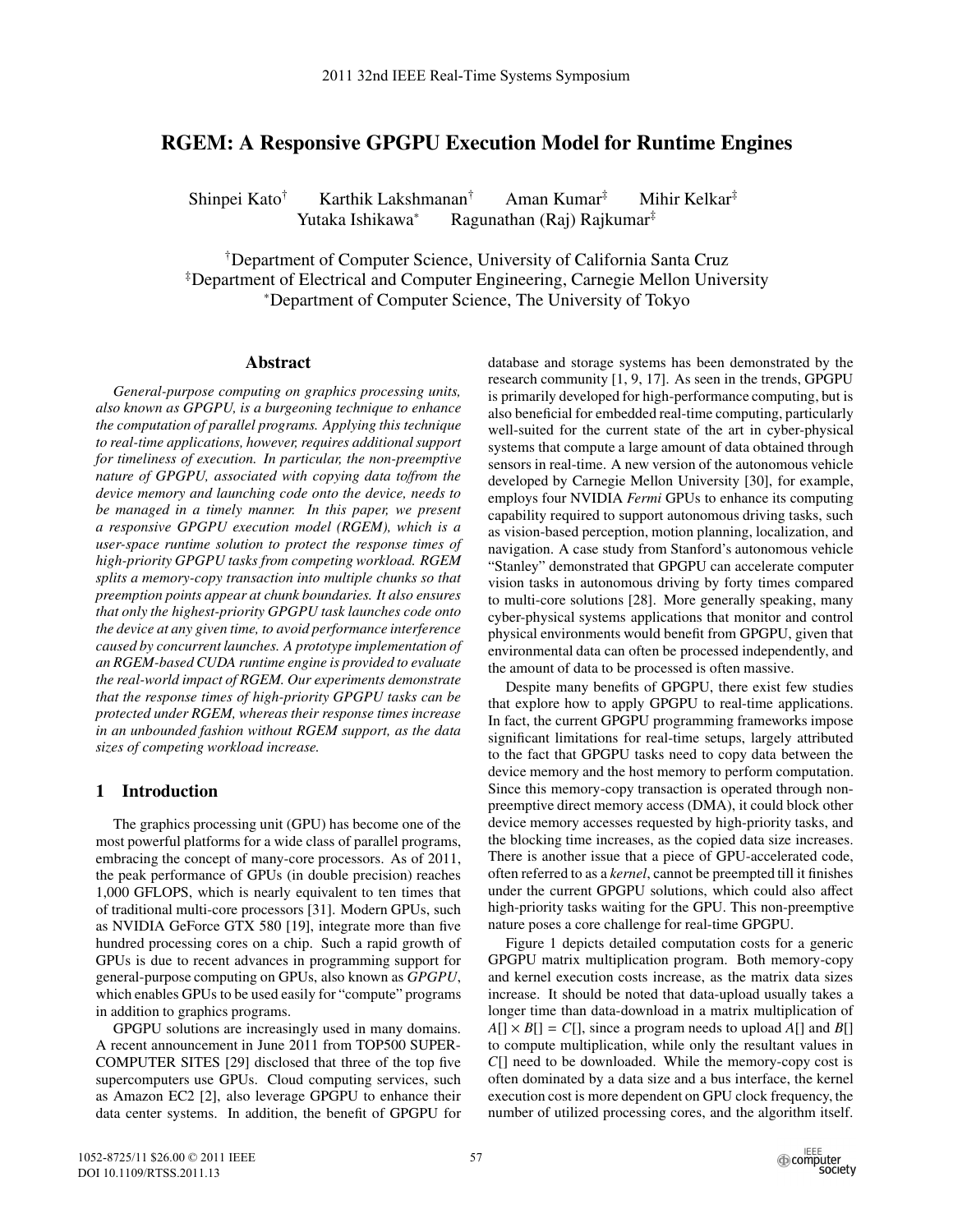

**Figure 1. Execution costs for an integer matrix multiplication program on GeForce GTX 480.**

In either case, the scale of these execution costs imposed on non-preemptive regions is not trivial. A new GPGPU solution is required for real-time computing.

The contribution of this paper is to develop a responsive GPGPU execution model (RGEM) for improving the response times of high-priority GPGPU tasks in real-time multi-tasking environments. The first feature of RGEM is to split a memorycopy transaction into multiple chunks, providing preemption points at boundaries between the chunks. Hence, the blocking time on the memory-copy transaction is bounded by the length of time taken to copy a chunk of data. The second feature of RGEM is to launch the kernels of different GPGPU tasks one by one based on their priorities, which prevents high-priority GPGPU tasks from getting interfered by concurrent workload once launched. However, the kernel launch itself can still be blocked by preceding low-priority workload launched earlier. This issue is left open for future work. Since RGEM is a userspace runtime solution, neither user applications nor device drivers need modifications. To the best of our knowledge, this is the first piece of work that can protect the response times of GPGPU tasks in real-time multi-tasking environments.

The rest of this paper is organized as follows. We introduce our system model in Section 2. Section 3 provides the design concept of RGEM. Section 4 presents an implementation of a RGEM-based CUDA runtime engine. The advantages of using RGEM are evaluated in Section 5. Section 6 discusses related work. We provide our concluding remarks in Section 7.

#### **2 System Model**

The system is composed of a generic multi-core processor and a graphics card. We particularly consider CUDA as the underlying programming model, but the concept of RGEM is applicable to a wide class of GPGPU programming models, such as OpenCL and HMPP. The software stack consists of a device driver, a compiler, and a runtime engine. The compiler generates GPU code and CPU code. The CPU code contains a program to launch the GPU code onto the GPU via the runtime engine and device driver. The GPU code includes at least one kernel, and a set of data used by each kernel is uploaded before and downloaded after the kernel execution. In particular, we assume that GPGPU programs use the following interfaces.

- MemAlloc(size) allocates device memory space of size bytes, and returns a pointer to it. If there is no enough space left for the requested size, the interface call fails.
- MemFree(ptr) frees the device memory space pointed to by ptr, which must have been allocated through the MemAlloc interface.
- MemCopyUpload(dst addr, src buf, size) copies data of size bytes from a user-space buffer specified by src buf in the host memory to the device memory at the address specified by dst addr. This is a blocking call.
- MemCopyDownload(dst\_buf, src\_addr, size) copies data of size bytes from the device memory at the address specified by src addr to a user-space buffer specified by dst buf in the host memory. This is a blocking call.
- Launch(kernel, arguments) launches the kernel program specified by kernel with the data parameters specified by arguments, which is already loaded as part of the GPU code in the device memory. This is a blocking call.

We assume that GPGPU tasks have fixed priorities, which are by default prioritized over other tasks running on the CPU. They may or may not execute periodically with deadlines. The CPU scheduler in the operating system (OS) dispatches tasks based on their priorities, while the device driver dispatches the requests to access the GPU when received. RGEM is aimed at scheduling these requests before passed to the device driver.

#### **3 System Design**

This section presents the design concept of RGEM, which makes high-priority GPGPU tasks responsive in multi-tasking environments. RGEM is a runtime solution to manage GPGPU tasks through the GPGPU programming interfaces introduced in Section 2. Specifically, it uses the MemCopyUpload and the MemCopyDownload interfaces to schedule memory-copy transactions, while the Launch interface to schedule kernel launches, in order to protect the response times of high-priority GPGPU tasks from low-priority interference.

#### **3.1 Memory-Copy Transaction Scheduling**

RGEM provides preemptive scheduling of memory-copy transactions. According to the current GPGPU programming frameworks, GPGPU user-space buffers are directly mapped onto OS-space buffers, which are accessible to/from the GPU and the device memory, so that data can be accessed through DMA. Due to this memory-mapped approach, the OS is not aware of memory-copy transactions. RGEM hence manages memory-copy transactions in user-space.

DMA is typically a non-preemptive operation, meaning that blocking times are dependent on the DMA length. This length, however, is not known a priori, and could be infinite in the worst case. For example, malicious and buggy programs could easily produce a large size of memory-copy transactions. The basic idea behind RGEM is to split a non-preemptive memorycopy transaction into multiple chunks to make it preemptive at boundaries between the chunks.

Figure 2 depicts the concept of memory-copy transactions under RGEM. The user buffer is split into multiple chunks by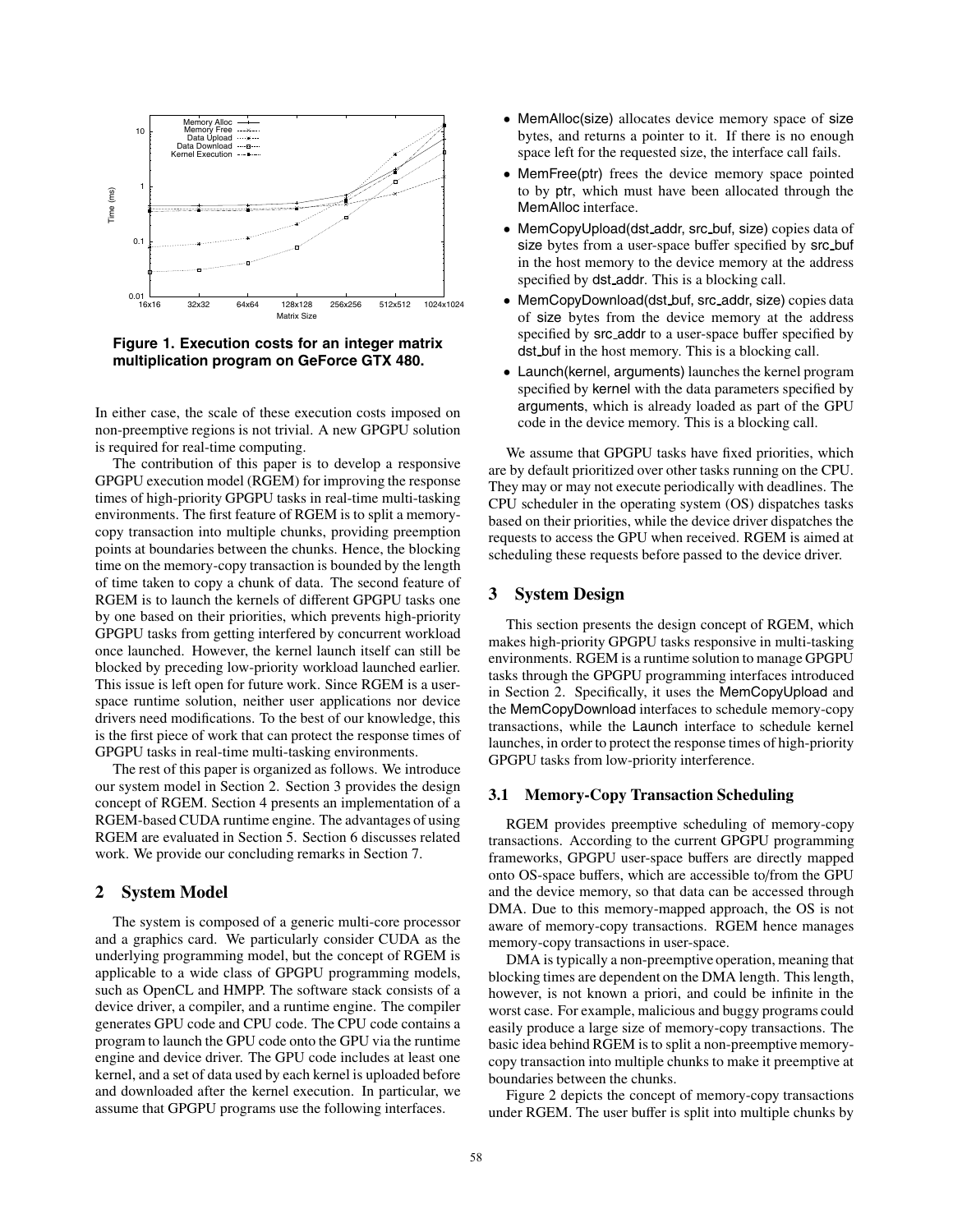

**Figure 2. Concept of memory-copy transactions under RGEM.**

the runtime engine. This is transparent to the user task. For each chunk *k*, two memory-copy transactions are atomically coupled: (i) one between the user buffer and the memorymapped buffer and (ii) the other between the host memory and the device memory via DMA. Making a scheduling decision at a boundary between the chunks, memory-copy transactions become preemptive at the granularity of the given chunk size. The high-level pseudo-code for the MemCopyUpload and the MemCopyDownload interfaces is illustrated in Figure 3. They internally use four RGEM scheduling functions:

- RgemGetChunkSize() returns the chunk size defined by a system designer.
- RgemEnqueue(queue) adds the task into queue.
- RgemDequeue(queue) removes the task from queue.
- RgemSched(queue) suspends the task if queue contains higher-priority tasks.

As illustrated in Figure 3, both the MemCopyUpload and the MemCopyDownload interfaces split the memory-copy transaction into a nr chunks number of chunks. In order to inform the runtime engine that the caller task is performing a memory-copy transaction and hence should be scheduled, the RgemMemEnqueue function is called before the transaction starts. For every chunk copy, the RgemMemSched function is called to create a scheduling point. If there are higher-priority tasks pending for memory-copy transactions, the caller task suspends at this point, and will be awakened later by some other task when its priority becomes the highest among those in the queue. If the operation is to upload, the memory-mapped buffer and its address associated with the source buffer need to be obtained through two helper functions, GetMapBuf() and GetMapAddr(). The memcpy system call is then used to copy data of the chunk size (ch size) from the source buffer to the memory-mapped buffer at the given position (pos). This position must be updated every time a chunk is transferred. The data are finally transferred to the device memory using another

```
MemCopyUpload(dst addr, src buf, size) {
   ch size = RgemGetChunkSize();
   nr_{\text{chunks}} = [size/chunk_{\text{size}}];pos = 0; copied_size = 0;
   RgemEnqueue(mem queue);
   for (i = 0; i < nr chunks; i++) {
     RgemSched(mem queue);
     coplied_size += ch_size;
     if (copied size > size)
        chunk size -= copied size - size;
     src\_map = GetMapBuf(src_buf);src\_addr = GetMapAddr(src\_map);memcpy(src_map+pos, src_buf+pos, ch_size);
     DMA(dst addr+pos, src addr+pos, ch size);
     pos += ch_size;}
   RgemDequeue(mem queue);
   RgemSched(mem queue);
}
MemCopyDownload(dst buf, src addr, size) {
   ch size = RgemGetChunkSize();
   nr_{\text{chunks}} = [size/chunk\_size];pos = 0; copied_size = 0;
   RgemEnqueue(mem queue);
   for (i = 0; i < nr chunks; i++) {
      RgemSched(mem queue);
      copied size += ch size;
      if (copied size > size)
         chunk size -= copied size - size;
      dst map = GetMapBuf(dst buf);
      dst addr = GetMapAddr(dst map);
      DMA(dst addr+pos, src addr+pos, ch size);
      memcpy(dst_buf+pos, dst_map+pos, ch_size);
      pos += ch.size;}
   RgemDequeue(mem queue);
   RgemSched(mem_queue);
}
```
#### **Figure 3. High-level pseudo-code for memorycopy transactions under RGEM.**

helper function, DMA(). If the operation is to download, on the other hand, the data must be first transferred from the device memory to the memory-mapped buffer using DMA, and then copied to the user buffer by the memcpy system call. When the transaction completes, the RgemMemDequeue function is called to inform the runtime engine that the caller task need not to be scheduled. Lastly, the RgemMemSched function is called to awaken the highest-priority task in the queue, if any.

## **3.2 Kernel Launch Scheduling**

The second feature of RGEM is to schedule the kernel launches of GPGPU tasks. In the current GPU architectures, as of 2011, multiple kernels from different contexts cannot be executed simultaneously, while those from the same context can upon some architectures, e.g., NVIDIA Fermi. If multiple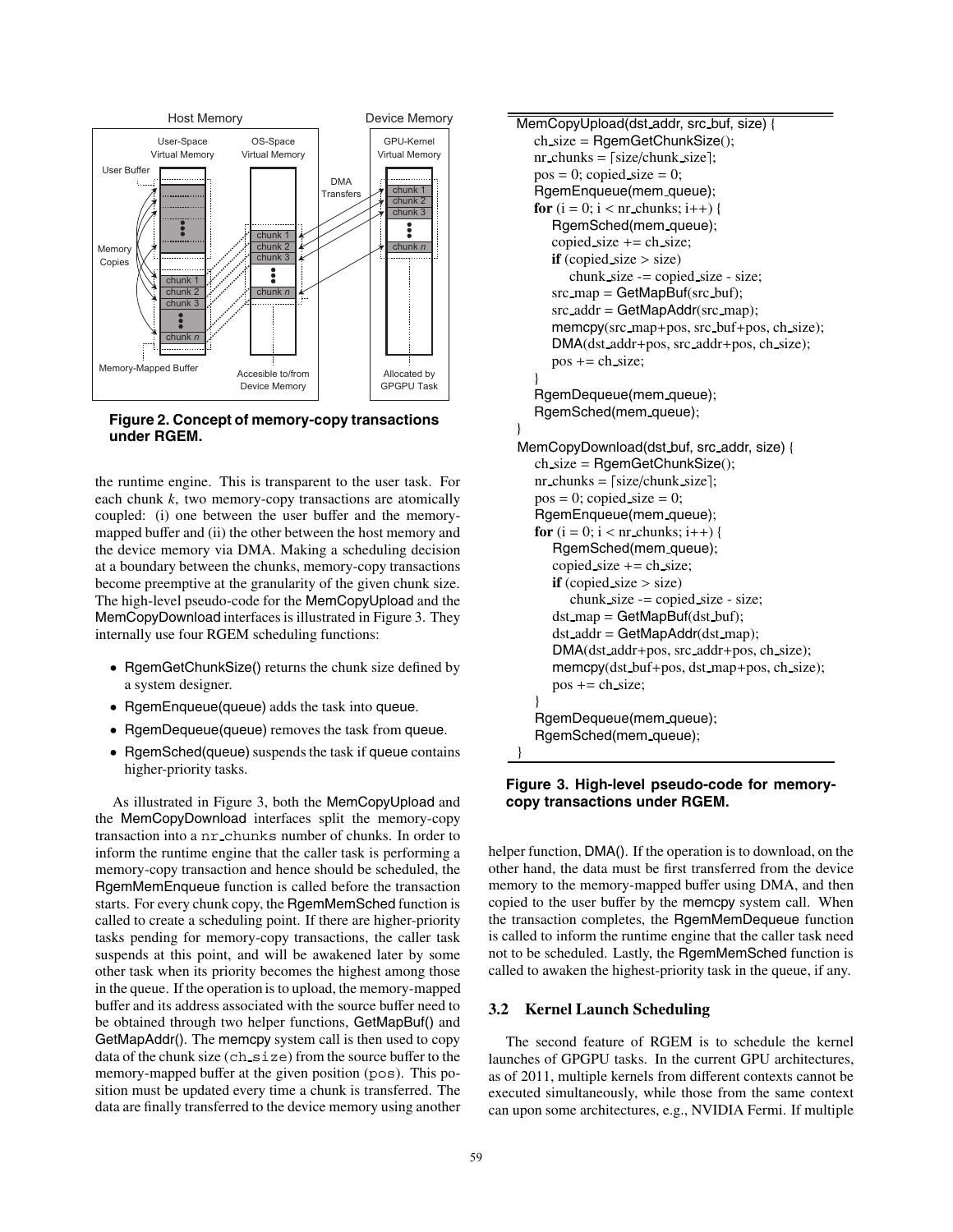





**Figure 5. Scheduling example for three kernel launches under RGEM.**

kernels from different contexts are loaded at once, they are in turn dispatched by the hardware scheduler. Hence, they can still execute concurrently, if not simultaneously. However, this affects the response times of high-priority GPGPU tasks, since the hardware scheduler does not consider task priorities. The basic idea behind RGEM is to ensure at most one GPGPU task to launch the kernel onto the GPU, and schedule these kernel launches based on task priorities. In fact, such a concept has already been used in *TimeGraph* [16], which is a device-driver solution. RGEM, however, provides this concept at the userspace runtime level, which requires no such specialized device drivers. It should also be noted that RGEM can be used with TimeGraph, as RGEM manages execution flows in user-space, while TimeGraph schedules raw GPU commands in the device driver. Interested readers are encouraged to read [16] about how to schedule GPU commands.

Figure 4 shows the high-level pseudo-code of the Launch interface. It uses the RgemEnqueue, the RgemDequeue, and the RgemSched functions to schedule kernel launches, like memory-copy transaction scheduling presented in Section 3.1. However, the task queues are separate, since memory-copy transactions and kernel launches can be overlapped upon many GPU architectures. It also uses SendLaunchCommand(), a helper function, to launch the kernel already loaded on the GPU with the specified arguments.

Figure 5 illustrates a scheduling example for three GPGPU tasks competing for the GPU to execute their kernels under RGEM. While the medium-priority (MP) task is executing its kernel, the low-priority (LP) and the high-priority (HP) tasks request launching their kernels. If there is no RGEM support, their requests are accepted in their arrival order, and the HP task is blocked by the LP task. However, RGEM enables them to be prioritized when the LP task's kernel completes so that the HP task can respond before the LP task.

## **4 System Implementation**

We now present a prototype implementation of an RGEMbased CUDA runtime engine for Linux. While this paper is focused on CUDA, the concept of RGEM is applicable to other programming models, such as OpenCL and HMPP.

# **4.1 RGEM Software Stack**

Our implementation uses the GPGPU software library and utility tools that we have developed in collaboration with PathScale Inc., where all pieces of software including device drivers, runtime engines, and compilers, are self-made. These library and tools are not open-source, but source-code access may be permitted upon request. More information is available on the PathScale website<sup>1</sup>.

In this collaborative project, we have developed a CUDA runtime engine providing both the CUDA Driver API and the CUDA Runtime API [21]. Most standard CUDA programs built by NVIDIA's compiler [22] hence work with our runtime engine. In addition, the performance difference between our solution and NVIDIA's proprietary one is not significant when executing standalone GPGPU programs. Some performance comparisons are reported in [14].

Our runtime engine abstracts GPU device drivers. It can be used with NVIDIA's proprietary driver [20] and PathScale's open-source driver [24]. It is also potentially available with Linux's open-source driver [8]. These drivers manage GPU resources, such as the device memory and execution units, providing *ioctl* interfaces for the user-space runtime engine to access the GPU. For instance, these *ioctl* interfaces are used when creating a GPU context, allocating and freeing device memory space, and launching a kernel. Our runtime engine also abstracts GPU architectures. So far NVIDIA's *Fermi* and *Tesla* architectures have been supported. Other architectures are also planned to be supported in future work.

#### **4.2 RGEM Scheduling Functions**

RGEM-based runtime engines require the four scheduling functions introduced in Section 3.1. Although there are several approaches to implementing these functions, we take a userspace inter-process communication (IPC) approach to make our implementation self-contained in user-space. Specifically, we use the POSIX-compliant IPC interfaces to make it widely compatible with many existing systems.

Figure 6 shows the high-level pseudo-code for our RGEM scheduling functions implementation. An argument q for each function indicates an index of the queue to be managed: 0 for memory-copy transactions and 1 for kernel launches. Each task also holds its context ID  $(0, 1, 2, ...)$  as a global variable.

**Task Descriptors:** In order to schedule tasks in user-space, each task must be able to access the status of co-scheduled tasks. Our implementation uses the POSIX *shared memory* API for this purpose. We create a shared memory region to hold an array of task descriptors (task descriptors[] in Figure 6), each of which contains the task's context ID, the priority, the chunk size, and some scheduler-related flags.

<sup>1</sup>http://www.pathscale.com/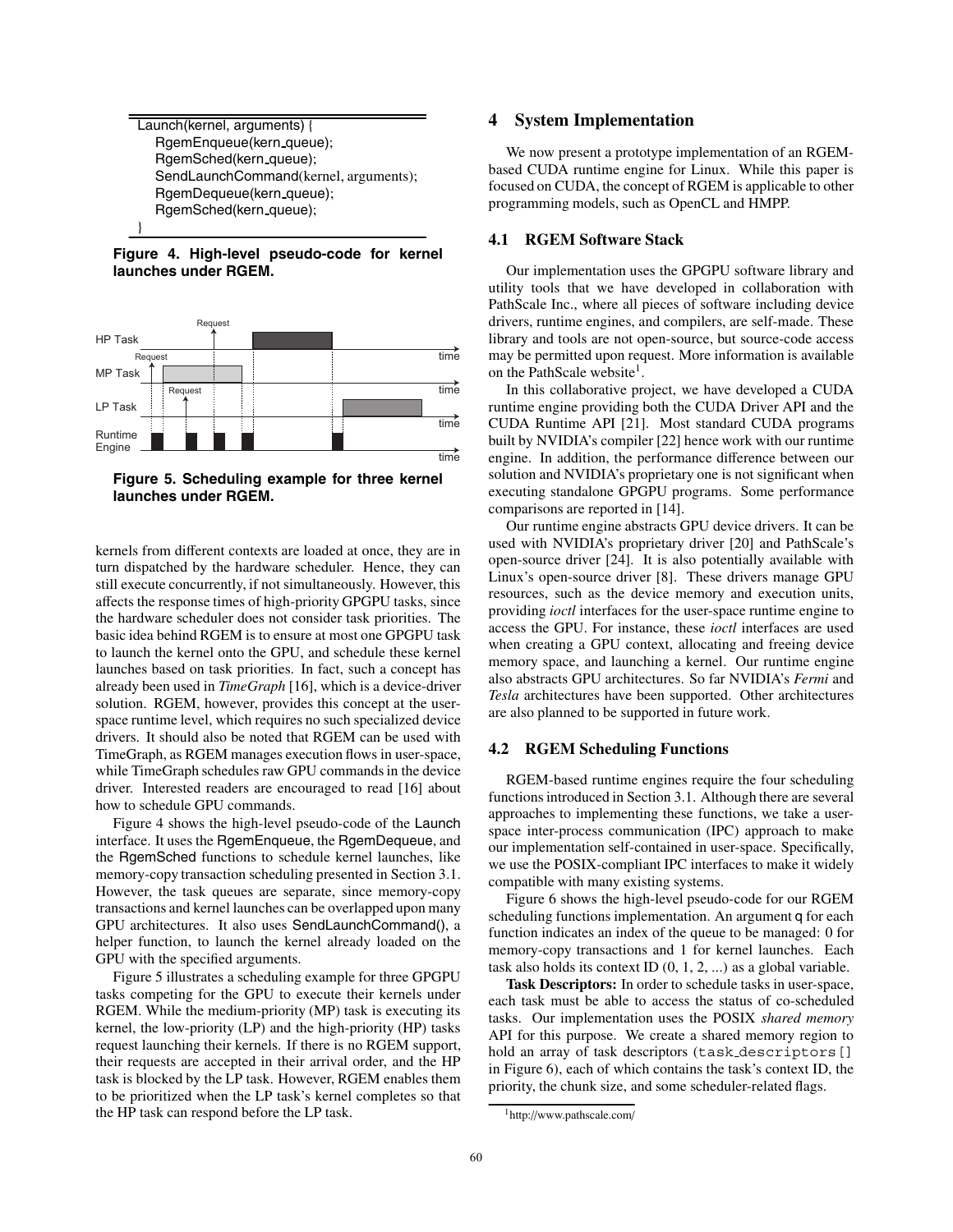```
caller task = task descriptors[the context ID];
RgemEnqueue(q) {
  LockQueue(q);
  cal[q] = true;UnlockQueue(q);
}
RgemDequeue(q) {
  LockQueue(q);
  caller_task.queued[q] = false;
  UnlockQueue(q);
}
RgemSched(q) {
  LockQueue(q);
  caller task.running[q] = false;
  run\_task = GetRunningTask(q);hp\_task = GetHighestPriorityTask(q);if (caller_task.queued[q] == true) {
     if (run_task != null) {
        UnlockQueue(q);
        Suspend();
     } else if (hp task.prio > caller task.prio) {
        UnlockQueue(q);
        WakeUp(hp_task);
        Suspend();
     } else
        UnlockQueue(q);
     caller_task.running[q] = true;
  \} else if (run_task == null && hp_task != null){
     UnlockQueue(q);
     WakeUp(hp_task);
  } else
     UnlockQueue(q);
}
```
## **Figure 6. High-level pseudo-code for our RGEM scheduling functions.**

**Queuing:** Our implementation of the RgemEnqueue and the RgemDequeue functions simply sets and clears a flag in the corresponding task's descriptor, and the task is scheduled only if this flag is set. The task descriptors must be accessed exclusively so that the runtime scheduler operates correctly. We use the POSIX *semaphore* API for this purpose, creating a mutex particularly. Tasks must acquire this mutex before they access the task descriptors, and also release it later. The LockQueue() and the UnlockQueue() functions in Figure 6 represent these procedures.

**Scheduling:** The RgemSched function is a scheduling point. It suspends and awakens tasks based on their priorities. The POSIX standard provides two APIs, *signal* and *message queue*, suitable for these operations. Our implementation uses the message queue, since it is a blocking call that can easily realize suspend-resume operations, while the signal is a nonblocking call that awakens tasks in their signal handlers. More specifically, the Suspend() and the WakeUp() functions listed in Figure 6 use the msgrcv() and the msgsnd() system calls to suspend and awaken tasks respectively. The procedure of the RgemSched functions is as follows.

First, it obtains a task with the "running" state and another with the highest priority in the queue, using helper functions, GetRunningTask() and GetHighestPriorityTask(). The caller task is scheduled only if it exists in the queue. It must suspend regardless of its priority, if some other task already has the running state. If there is no such running task, but some higherpriority tasks exist, the caller task awakens the highest-priority task, and then suspends. The caller task is qualified to execute, only if no task has the running state, and no higher-priority tasks are pending. On the other hand, if the caller task is not queued, it just awakens the highest-priority task, if exists in the queue. This scheduling procedure ensures that at most one task in the queue is allowed to execute on the GPU, thus satisfying the RGEM specification.

**Daemon Process:** Our implementation creates one userspace daemon process that monitors the tasks running under RGEM. In initialization, it creates the shared memory space, semaphore, and message queue used by the runtime engine. It also repeatedly reads the chunk size of each task written in a specification file ("/etc/rgem/#PID/chunk size"), and reflects it to the value return by the RgemGetChunkSize function. In consequence, system designers can manage the granularity of chunks without applying any modifications to application programs.

# **5 Evaluation**

This section evaluates the advantages of using RGEM, as compared to a traditional GPGPU execution model that does not employ real-time support. Specifically, we compare our prototype RGEM-based CUDA runtime engine to PathScale's CUDA runtime engine whose non-real-time execution logic closely matches that of NVIDIA's proprietary runtime engine. Response times are primarily focused on in our evaluation, since most real-time applications are response-time sensitive. Performance overheads imposed by RGEM are also identified.

#### **5.1 Experimental Setup**

Our evaluation is conducted on a machine comprising an NVIDIA's GeForce GTX 480 graphics board and an Intel's Core 2 Duo processor. The Linux kernel Version 2.6.37 and NVIDIA proprietary driver Version 270.41.06 [20] are used as part of the underlying OS. Our microbenchmark programs, *Matrix Multiplication* and *Linear Search*, are written using the CUDA Driver API [21] and compiled by the NVIDIA CUDA Compiler (NVCC) [22]. These GPGPU programs, in fact, play an important role in real-time applications. For example, the Matrix Multiplication program is used in image processing, while the Linear Search program is used in path planning, in an autonomous vehicle [30].

In our experiments, the microbenchmark program tasks are scheduled as *real-time* processes in the Linux kernel, using the SCHED FIFO scheduling policy, to shield them from Linux's background jobs. Among the microbenchmark program tasks, the Matrix Multiplication task is assigned a higher priority, since image processing must meet frame-rates of input data from sensors, while path planning is more exhaustive. No modifications are applied to the Linux kernel, device drivers, and CUDA programs.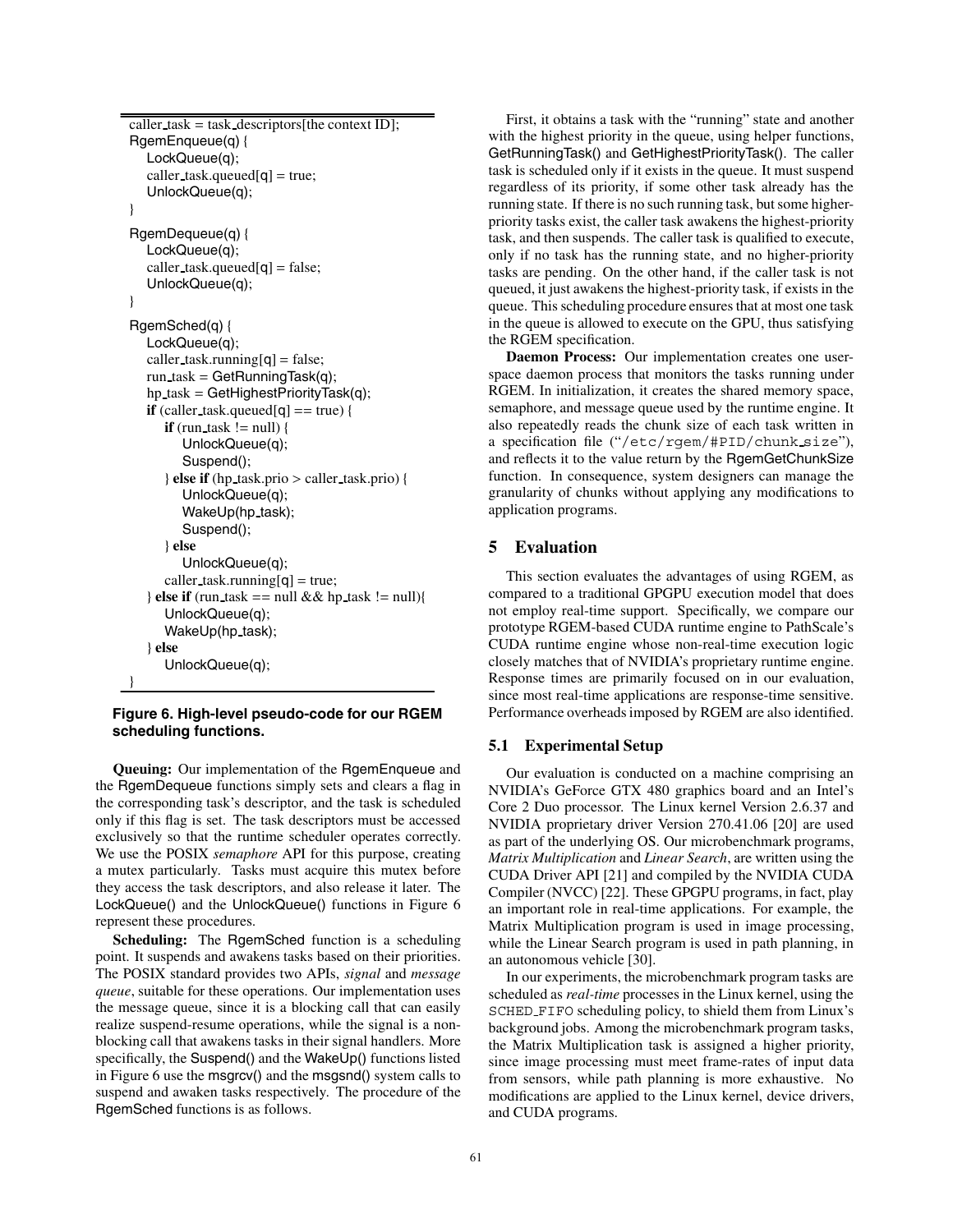

**Figure 7. Impact of the chunk size and data size on upload performance.**



**Figure 8. Impact of the chunk size and data size on download performance.**

## **5.2 Experimental Results**

**Implication of Chunk and Data Sizes:** We first identify performance overheads caused by splitting data into chunks, in order to derive an appropriate chunk size. Figure 7 shows the impact of the chunk size and data size on data-upload to the device memory from the host memory, where both the chunk size and data size are set to be powers of two. The time taken to upload the data increases, as the chunk size decreases and/or the data size increases, *i.e.*, the number of chunks increases. Interestingly, the upload cost increases proportionally with a log-scale of ten of the data size when the chunk size is small (*e.g.* 32KB), while it remains almost constant until the data size reaches a certain amount when the chunk size is large (*e.g.*, 16MB). Specifically, a data size of 64KB seems to be a transition boundary. We consider that there might exist some memory transfer block at the hardware level that internally splits transactions around 64KB, though a detailed investigation needs to be conducted. The same effect is observed in data download performance shown in Figure 8.

The above measurement allows us to derive the overhead for copying a chunk of data between the device memory and the host memory. To remove the concern of dependency on any hardware memory transfer blocks, we focus on data sizes greater than 64KB. If there is no overhead, the time taken to copy a certain amount of data between the device memory and



**Figure 9. Response times for data-upload and data-download as a function of the chunk size.**

the host memory should be the same for any chunk size. Looking at the upload cost for a data size of 16MB in Figure 7, however, it depends on the chunk size. Hence, there exists an overhead. According to our measurements, uploading a data block of 16MB takes about 3892*ms* with a chunk size of 32B, while it takes about 15 $ms$  with a chunk size of 32KB. Let  $O_U$ be the overhead cost for uploading one chunk, and  $U_{16M}$  be the time taken to upload a data block of 16MB excluding the overhead. Now, the following must hold true:

$$
U_{16M} + 16M/32 \times O_U = 3892
$$
  

$$
U_{16M} + 16M/32K \times O_U = 15
$$

Hence,  $O_U \approx 0.007ms$  and  $U_{16M} \approx 11.210ms$  are obtained. The time  $U_1$  taken to upload a data block of 1b is also found to be  $U_1 = 11.210 \text{ms}/16 \text{M} \approx 6.681 \text{E} - 7 \text{ms}.$ 

The same analysis can be applied to the download time. Our measurement shows 4088*ms*for downloading a data block of 16MB with a chunk size of 32B, while it takes 21*ms* with a chunk size of  $32KB$ . Let  $O_D$  be the overhead cost to download one chunk, and  $D_{16M}$  and  $D_1$  be the times taken to download a data block of 16MB and 1b, excluding the overhead, respectively. Solving the equations like above,  $O_D \approx 0.008ms$ ,  $D_{16M} \approx 17.025$ *ms*, and  $D_1 \approx 1.015$ E-6*ms* are obtained.

These analytic results point to a conclusion regarding the appropriate chunk size based on the given data size. If the chunk size is too small, the runtime engine would suffer from the overhead, while it can preempt memory-copy transactions in a fine-grained way. If the chunk size is too big, meanwhile, the runtime engine would not be responsive in memory-copy transactions, while the overhead might be negligible. What causes the difference between the upload and download costs also needs additional investigation, but we expect that the write operation to the host memory, *i.e.*, data download, faces more bus contentions, since background jobs and OS daemons may update some data in the host memory due to some inputs from external resources such as networks or disks.

**Implication of Response Times and Overheads:** We next obtain an appropriate chunk size that addresses the trade-off between response times and overheads in our setup. Figure 9 depicts the response times of the Matrix Multiplication task with regards to data-upload and data-download for different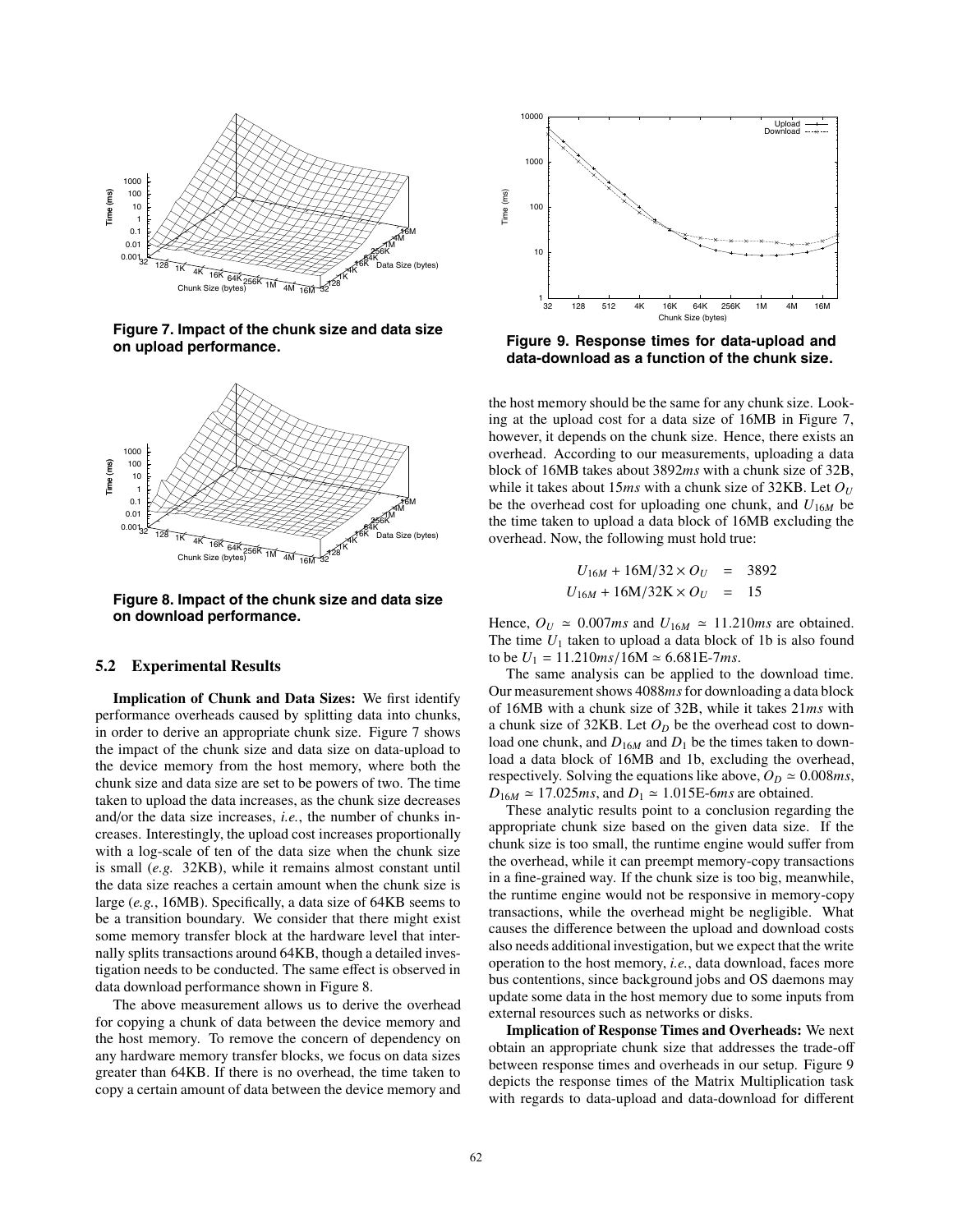

**Figure 10. Response times as a function of data sizes of competing workload.**

chunk sizes, when the Linear Search task with a data size of 16MB is contending as a low-priority task. If the chunk size is smaller than 1MB, a shorter response time is obtained by a smaller chunk size due to less overhead. However, once it reaches around 1MB, a response time starts increasing as the chunk size increases, since the blocking time introduced by the low-priority Linear Search task has more impact than the overhead. This is an important observation for our RGEM-based runtime engine to address the trade-off between response times and overheads. A difference is observed between the upload and download costs again, and we believe that it is largely attributed to hardware-level issues, including bus contentions and cache effects, which needs more investigations.

For the rest of experiments, we set 1MB to be the chunk size uniformly for all tasks so that we can maximize the advantage of using our RGEM solution.

**Response-Time Improvement:** We now demonstrate how our RGEM-based CUDA runtime engine could improve the response times of high-priority GPGPU tasks, as compared to a vanilla CUDA runtime engine without real-time support.

Figure 10 (a) shows the response times of the highpriority Matrix Multiplication task with a data size of 4MB (1024×1024 integer), competing with the low-priority Linear Search task for multiple cases where the Linear Search task have different data sizes from 32B to 512MB. The average execution time of this Matrix Multiplication task in stand-alone is

about 33*ms*, and it tries to execute periodically at every interval of 50*ms*. The Linear Search task has variable execution times depending on its data size, and executes an exhaustive search as fast as possible. According to the results, the Matrix Multiplication task running under our RGEM-based CUDA runtime engine is provided with stable execution times around 39*ms*. However, when running under PathScale's vanilla CUDA runtime, the execution time eventually hits 481*ms* for the case where the Linear Search task has a data size of 512MB, while it is kept around 34*ms* if the contending data size is less than 4MB. Hence, our RGEM-based CUDA runtime engine incurs some overhead, but it is less than 15% of the execution time, and the response time of high-priority activities is protected from the interference of low-priority activities. On the other hand, the response time is affected in unbounded fashion without RGEM support, as the contending data size increases.

Figure 10 (b) shows the results of a similar setup to the above, but the data size of matrix multiplication is reduced to 256KB (256×256 integer). The overhead imposed by our RGEM-based CUDA runtime engine is now negligible, since a fewer number of chunks is needed to complete memory-copy transactions for matrix multiplication. In addition the blocking time caused by the Linear Search task holds the same, while the execution time of the Matrix Multiplication task itself is much smaller in this setup. Hence, there is more impact on response times, as the contending data size increases.

The above results indicate that RGEM is more beneficial for protecting high-priority GPGPU tasks with a smaller size of data from low-priority workload with a larger size of data. If the contending data size is small enough, RGEM could cause more impact on response times than its prioritization benefit due to the overhead, but the performance penalty is trivial as compared to task execution times, and thus acceptable.

So far we have studied the response times of "high-priority" tasks. We now focus on the interference between multiple tasks for such a case that the response times of "low-priority" tasks are also considered. Figure 11 shows the response times of two instances of the  $1024 \times 1024$  Matrix Multiplication task on a time (on each job), executing periodically at an interval of 50*ms* with different priorities. Since the same two tasks are compared, we can study how much they affect each other. According to the results, our RGEM-based CUDA runtime engine clearly prioritizes the two tasks, while they interfere with each other without RGEM support. Since our setup starts the execution of the low-priority task slightly earlier than the high-priority task, the response time of the high-priority task is likely to be longer under the vanilla CUDA runtime engine due to the blocking time introduced on data-download at the end of each job. This blocking time does not appear under our RGEM-based CUDA runtime engine due to its preemption support. It should also be noted that the average sum of the response times of the high- and low-priority tasks for each period is about 114*ms* under our RGEM-based CUDA runtime engine, while is about 113*ms* under the vanilla CUDA runtime engine. This observation implies that the overhead imposed by RGEM is acceptable. In consequence, RGEM needs not to compromise throughput very much, though response times can be significantly improved over a traditional GPGPU execution model, if the chunk size is chosen properly.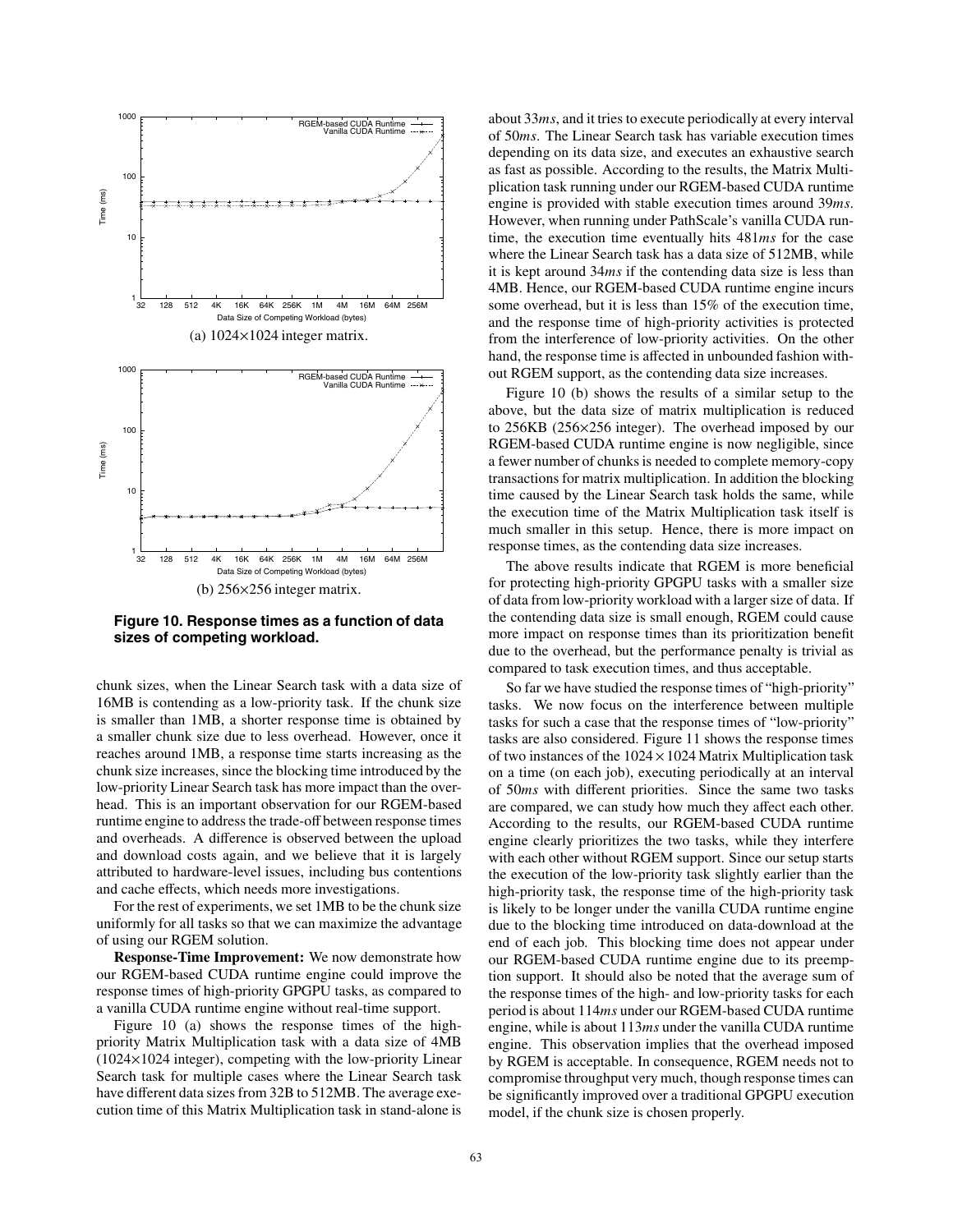

(b) A vanilla CUDA runtime without real-time support.

## **Figure 11. Interference between two GPGPU tasks with different priorities.**

In order to evaluate the scalability of our RGEM-based CUDA runtime engine, we next compare the response times of four instances of the same  $1024 \times 1024$  Matrix Multiplication task, where each CPU core executes two tasks in a partitioned manner. According to the results shown in Figure 12, the four tasks are clearly prioritized under RGEM, whereas there is a significant interference among them without RGEM support. It is also interesting to observe that the response times of highpriority tasks are maintained at almost the same level as the previous case where two tasks run concurrently. This means that our RGEM-based CUDA runtime engine can schedule kernel launches effectively, even though multiple tasks request kernel launches concurrently.

# **6 Related Work**

GPU resource management is not yet well-studied, but is becoming a hot topic nowadays. TimeGraph [15, 16] is a novel approach to real-time GPU resource management using a GPU command scheduler at the device-driver level. GERM [4] also supports a GPU command scheduler at the device-driver level, which manages fairness rather than timeliness. GPU command schedulers could be alternative to RGEM, but pay non-trivial overheads due to queuing and dispatching for all commands. RGEM is more suitable for GPGPU in that tasks are queued and dispatched only when they copy data and launch kernels.



(b) A vanilla CUDA runtime without real-time support.

**Figure 12. Interference between four GPGPU tasks with different priorities.**

There is also a CPU scheduling approach that handles GPU executions as critical sections [7]. PTask [26] is another novel approach to GPU resource management that abstracts GPUs by OSes through a dataflow programming model. These OS approaches, however, require users to use new APIs. Due to the fact that detailed specifications of GPU architectures from vendors are not fully public, the functionality and performance of the existing approaches with low-level device drivers and OSes are limited. Some open-source projects are trying to identify GPU resource management schemes [14].

User-space GPU resource management is more commonly studied, particularly for virtualized systems [6, 12, 13, 18]. These systems, however, rely on the existing runtime solution eventually, and would therefore suffer from blocking times on memory-copy transactions and GPGPU kernel executions in real-time setups. RGEM, on the other hand, is a runtime model with real-time support. It could even provide a reliable runtime engine underlying these GPU-virtualized systems. There are also compile-time and application-level solutions [5, 11, 27], which allow user-space tasks to manage GPU resource usage. Since these solutions require modifications or recompilations of GPGPU programs using specific compilers, algorithms, and APIs, a generality of programming needs to be compromised. RGEM is beneficial in that legacy GPGPU programs work without any modifications; our prototype implementation of RGEM is aligned with the CUDA programming model.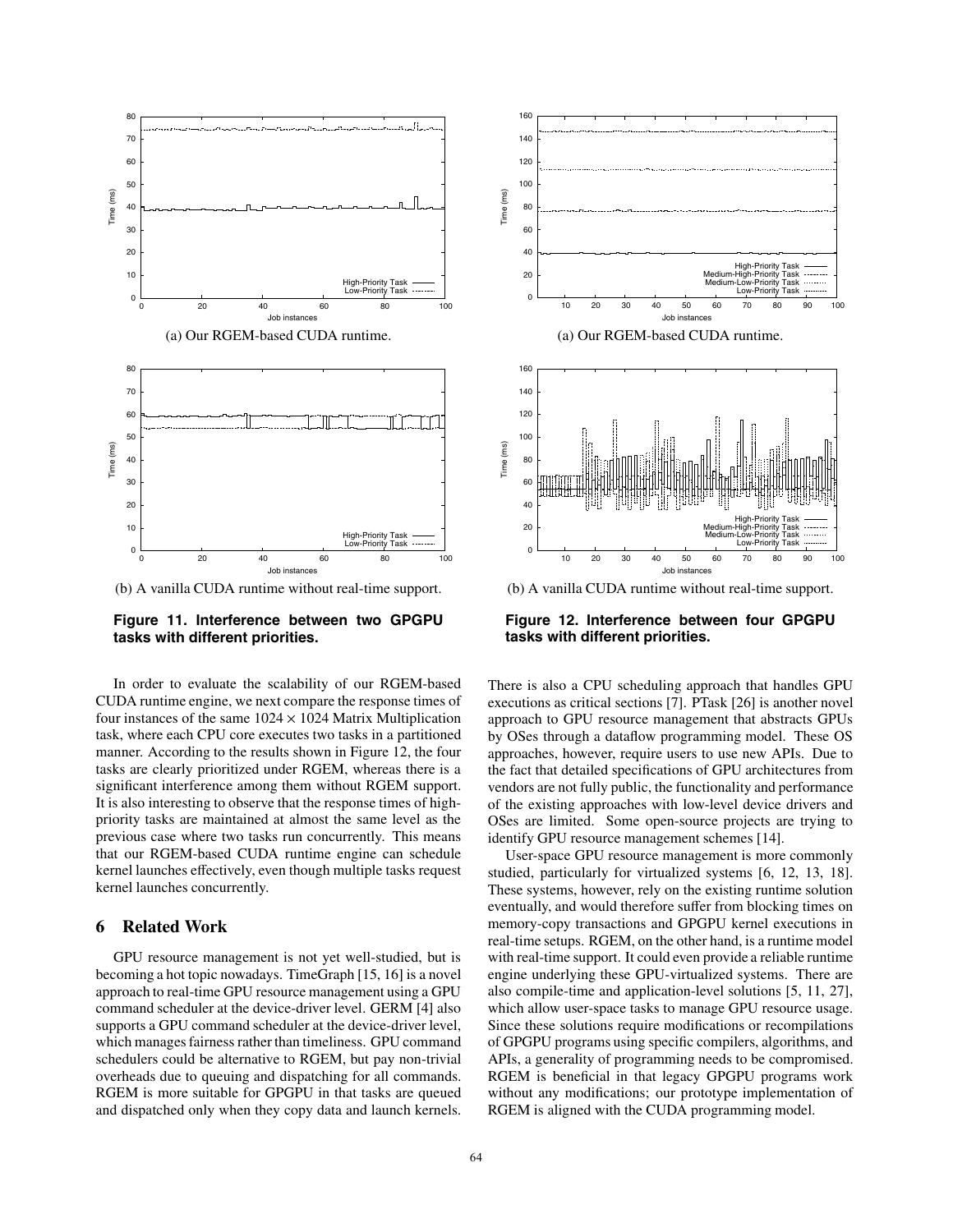The runtime performance of RGEM depends highly on the underlying IPC mechanisms. While we have used POSIXcompliant IPC mechanisms (shared memory, semaphores, and message queues) in this paper, it is worth investigating how to apply different models and solutions that meet real-time needs more tightly [10, 23, 25].

## **7 Conclusion**

We have presented RGEM, a responsive GPGPU execution model, which improves the response times of high-priority GPGPU tasks in real-time multi-tasking environments. We have also provided a prototype implementation of an RGEMbased CUDA runtime engine to evaluate the benefit of RGEM for real-world GPGPU applications. Our experimental results have demonstrated that the response times of high-priority GPGPU tasks can be successfully protected under RGEM, whereas their response times can be arbitrarily affected by lowpriority activities without RGEM support. We believe that the contributions of RGEM are significant in facilitating GPGPU solutions for real-time applications.

In future work, we will explore preemption support for a GPGPU kernel execution to achieve a fully-preemptive GPGPU execution model. This requires additional work on firmware implementations for the microcontroller on the GPU. We will also seek for coordinated resource management with the runtime engine and the device driver.

#### **Acknowledgment**

We thank PathScale Inc for having provided their tools and software for our system implementation and experiments.

#### **References**

- [1] S. Al-Kiswany, A. Gharaibeh, E. Santos-Neto, G. Yuan, and M. Ripeanu. StoreGPU: Exploiting Graphics Processing Units to Accelerate Distributed Storage Systems. In *Proceedings of the ACM International Symposium on High Performance Distributed Computing*, pages 165– 174, 2008.
- [2] Amazon. Amazon Elastic Compute Cloud (Amazon EC2). http:// aws.amazon.com/ec2/.
- [3] N. Audsley, A. Burns, M. Richardson, K. Tindell, and A. J. Wellings. Applying New Scheduling Theory to Static Priority Pre-Emptive Scheduling. *Software Engineering Journal*, 8:284–292, 1993.
- [4] M. Bautin, A. Dwarakinath, and T. Chiueh. Graphics Engine Resource Management. In *Proc. of the Annual Multimedia Computing and Networking Conference*, 2008.
- [5] L. Chen, O. Villa, S. Krishnamoorthy, and G. Gao. Dynamic Load Balancing on Single- and Multi-GPU Systems. In *Proc. of the IEEE International Parallel and Distributed Processing Symposium*, 2010.
- [6] M. Dowty and J. Sugeman. GPU Virtualization on VMware's Hosted I/O Architecture. *ACM SIGOPS Operating Systems Review*, 43(3):73– 82, 2009.
- [7] G. Elliott and J. Anderson. Real-Time Multiprocessor Systems with GPUs. In *Proc. of the International Conference on Real-Time and Network Systems*, pages 197–206, 2010.
- [8] FreeDesktop. Nouveau Open-Source GPU Driver. http:// nouveau.freedesktop.org/.
- [9] A. Gharaibeh, S. Al-Kiswany, S. Gopalakrishnan, and M. Ripeanu. A GPU Accelerated Storage System. In *Proceedings of the ACM International Symposium on High Performance Distributed Computing*, pages 167–178, 2010.
- [10] R. Govindan and D. Anderson. Scheduling and IPC Mechanisms for Continuous Media. In *Proc. of the ACM Symposium on Operating Systems Principles*, pages 68–80, 1991.
- [11] M. Guevara, C. Gregg, K. Hazelwood, and K. Skadron. Enabling Task Parallelism in the CUDA Scheduler. In *Proc. of the Workshop on Programming Models for Emerging Architectures*, pages 69–76, 2009.
- [12] V. Gupta, A. Gavrilovska, N. Tolia, and V. Talwar. GViM: GPUaccelerated Virtual Machines. In *Proc. of the ACM Workshop on Systemlevel Virtualization for High Performance Computing*, pages 17–24, 2009.
- [13] V. Gupta, K. Schwan, N. Tolia, V. Talwar, and P. Ranganathan. Pegasus: Coordinated Scheduling for Virtualized Accelerator-based Systems. In *Proc. of the USENIX Annual Technical Conference*, 2011.
- [14] S. Kato, S. Brandt, Y. Ishikawa, and R. Rajkumar. Operating Systems Challenges for GPU Resource Management. In *Proc. of the International Workshop on Operating Systems Platforms for Embedded Real-Time Applications*, pages 23–32, 2011.
- [15] S. Kato, K. Lakshmanan, Y. Ishikawa, and R. Rajkumar. Resource Sharing in GPU-accelerated Windowing Systems. In *Proc. of the IEEE Real-Time and Embedded Technology and Aplications Symposium*, pages 191–200, 2011.
- [16] S. Kato, K. Lakshmanan, R. Rajkumar, and Y. Ishikawa. TimeGraph: GPU Scheduling for Real-Time Multi-Tasking Environments. In *Proc. of the USENIX Annual Technical Conference*, 2011.
- [17] C. Kim, J. Chhugani, N. Satish, E. Sedlar, A.D. Nguyen, T. Kaldewey, V.W. Lee, S.A. Brandt, and P. Dubey. FAST: Fast Architecture Sensitive Tree Search on Modern CPUs and GPUs. In *Proceedings of the 2010 ACM SIGMOD*/*PODS Conference*, 2010.
- [18] H.A. Lagar-Cavilla, N. Tolia, M. Satyanarayanan, and E. de Lara. VMM-Independent Graphics Acceleration. In *Proc. of the ACM*/*Usenix International Conference on Virtual Execution Environments*, pages 33– 43, 2007.
- [19] NVIDIA. GeForce GTX 580. http://www.nvidia.com/.
- [20] NVIDIA. Linux X64 (AMD64/EM64T) Display Driver. http:// www.nvidia.com/object/linux-display-amd64-270. 41.06-driver.html.
- [21] NVIDIA. NVIDIA CUDA Programming Guide Version 3.0. http: //developer.download.nvidia.com/compute/cuda/3\_ 0/toolkit/docs/NVIDIA\_CUDA\_ProgrammingGuide.pdf.<br>[22] NVIDIA. NVIDIA\_CUDA\_Toolkit Version 3.2. http://
- NVIDIA CUDA Toolkit Version 3.2. http:// developer.nvidia.com/cuda-toolkit-32-downloads.
- [23] S. Oikawa and H. Tokuda. Efficient Timing Management for User-Level Real-Time Threads. In *Proc. of the IEEE Real-Time and Embedded Technology and Aplications Symposium*, pages 27–32, 1995.
- [24] PathScale. PSCNV Open-Source GPU Driver. https://github. com/pathscale/pscnv/.
- [25] R. Rajkumar, M. Gagliardi, and L. Sha. The Real-Time Publisher/Subscriber Inter-Process Communication Model for Distributed Real-Time Systems: Design and Implementation. In *Proc. of the IEEE Real-Time and Embedded Technology and Aplications Symposium*, pages 66–75, 2011.
- [26] C. Rossbach, J. Currey, M. Silberstein, B. Ray, and E. Witchel. PTask: Operating System Abstractions To Manage GPUs as Compute Devices. In *Proc. of the ACM Symposium on Operating Systems Principles*, 2011.
- [27] A. Saba and R. Mangharam. Anytime Algorithms for GPU Architectures. In *Proc. of the IEEE Real-Time Systems Symposium*, 2011.<br>[28] S. Thrun. GTC Closing Keynote. http://livesmo
- http://livesmooth. istreamplanet.com/nvidia100923/, 2010.
- [29] TOP500 supercomputer sites. http://www.top500.org/, 2011.
- [30] C. Urmson, J. Anhalt, H. Bae, D. Bagnell, C. Baker, R. Bittner, T. Brown, M. Clark, M. Darms, D. Demitrish, J. Dolan, D. Duggins, D. Ferguson, T. Galatali, C. Geyer, M. Gittleman, S. Harbaugh, M. Hebert, T. Howard, S. Kolski, M. Likhachev, B. Litkouhi, A. Kelly, M. McNaughton, N. Miller, J. Nickolaou, K. Peterson, B. Pilnick, R. Rajkumar, P. Rybski, V. Sadekar, B. Salesky, Y-W. Seo, S. Singh, J. Snider, J. Struble, A. Stentz, M. Taylor, W. Whittaker, Z. Wolkowicki, W. Zhang, and J. Ziglar. Autonomous Driving in Urban Environments: Boss and the Urban Challenge. *Journal of Field Robotics*, 25(8):425– 466, 2008.
- [31] Wikipedia. FLOPS. http://wikipedia.org/wiki/FLOPS.

## **Appendix – Blocking Delay Analysis**

Although RGEM reduces the blocking delays during memory copies and kernel launches, it cannot fully eliminate these delays as they are artifacts of the non-preemptive nature of the